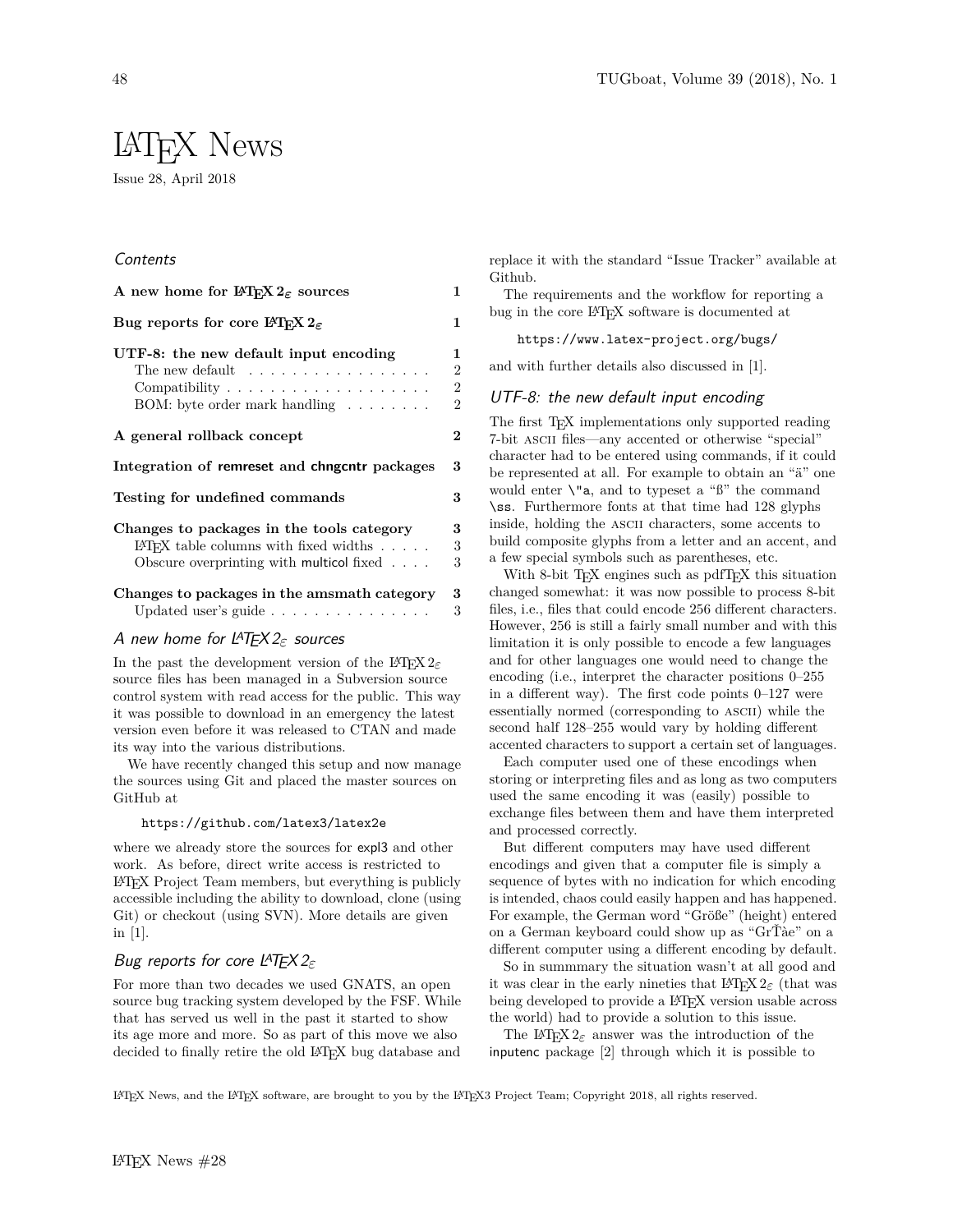provide support for multiple encodings. It also allows to correctly process a file written in one encoding on a computer using a different encoding and even supports documents where the encoding changes midway.

Since the first release of  $\text{LATEX } 2\varepsilon$  in 1994,  $\text{LATEX }$ documents that used any characters outside ASCII in the source (i.e. any characters in the range of 128–255) were supposed to load inputenc and specify in which file encoding they were written and stored. If the inputenc package was not loaded then LAT<sub>EX</sub> used a "raw" encoding which essentially took each byte from the input file and typeset the glyph that happened to be in that position in the current font—something that sometimes produces the right result but often enough will not.

In 1992 Ken Thompson and Rob Pike developed the UTF-8 encoding scheme which enables the encoding of all Unicode characters within 8-bit sequences. Over time this encoding has gradually taken over the world, replacing the legacy 8-bit encodings used before. These days all major computer operating systems use UTF-8 to store their files and it requires some effort to explicitly store files in one of the legacy encodings.

As a result, whenever L<sup>AT</sup>EX users want to use any accented characters from their keyboard (instead of resorting to  $\iota$  and the like) they always have to use

## \usepackage[utf8]{inputenc}

in the preamble of their documents as otherwise LATEX will produce gibberish.

#### The new default

With this release, the default encoding for LATEX files has been changed from the "fall through raw" encoding to UTF-8 if used with classic T<sub>E</sub>X or pdfT<sub>E</sub>X. The implementation is essentially the same as the existing UTF-8 support from \usepackage[utf8]{inputenc}.

The LuaT<sub>E</sub>X and X<sub>T</sub>T<sub>E</sub>X engines always supported the UTF-8 encoding as their native input encoding, so with these engines inputenc was always a no-op.

This means that with new documents one can assume UTF-8 input and it is no longer required to always specify \usepackage[utf8]{inputenc}. But if this line is present it will not hurt either.

#### **Compatibility**

For most existing documents this change will be transparent:

- documents using only ASCII in the input file and accessing accented characters via commands;
- documents that specified the encoding of their file via an option to the inputenc package and then used 8-bit characters in that encoding;
- documents that already had been stored in UTF-8 (whether or not specifying this via inputenc).

Only documents that have been stored in a legacy encoding and used accented letters from the keyboard *without* loading inputenc (relying on the similarities between the input used and the T1 font encoding) are affected.

These documents will now generate an error that they contain invalid UTF-8 sequences. However, such documents may be easily processed by adding the new command \UseRawInputEncoding as the first line of the file. This will re-instate the previous "raw" encoding default.

\UseRawInputEncoding may also be used on the command line to process existing files without requiring the file to be edited

pdflatex '\UseRawInputEncoding \input' file

will process the file using the previous default encoding. Possible alternatives are reencoding the file to UTF-8 using a tool (such as recode or iconv or an editor) or

adding the line

## \usepackage[ $\langle encoding \rangle$ ]{inputenc}

to the preamble specifying the  $\langle encoding \rangle$  that fits the file encoding. In many cases this will be latin1 or cp1252. For other encoding names and their meaning see the inputenc documentation.

As usual, this change may also be reverted via the more general latexrelease package mechanism, by speciying a release date earlier than this release.

#### BOM: byte order mark handling

When using Unicode the first bytes of a file may be a, so called, BOM character (byte order mark) to indicate the byte oder used in the file. While this is not required with UTF-8 encoded files (where the byte order is known) it is nevertheless allowed by the standard and some editors add that byte sequence to the beginning of a file. In the past such files would have generated a "Missing begin document" error or displayed strange characters when loaded at a later stage.

With the addition of UTF-8 support to the kernel it is now possible to identify and ignore such BOM characters even before \documentclass so that these issues will no longer be showing up.

# A general rollback concept for packages and classes

In 2015 a rollback concept for the LATEX kernel was introduced. Providing this feature allowed us to make corrections to the software (which more or less didn't happen for nearly two decades) while continuing to maintain backward compatibility to the highest degree.

In this release we have now extended this concept to the world of packages and classes which was not covered initially. As the classes and the extension packages